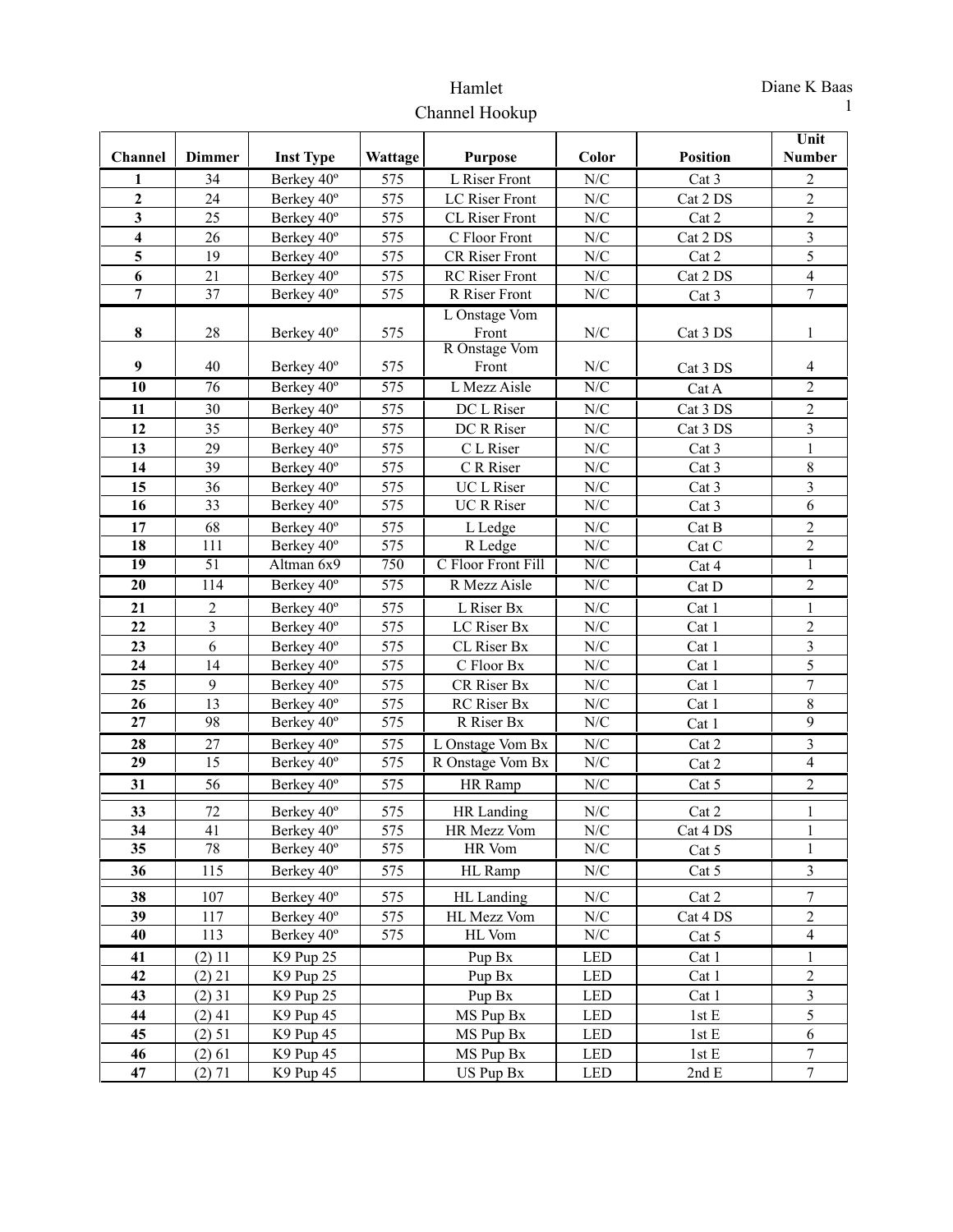## Hamlet Channel Hookup

| 48               | (2) 81          | K9 Pup 45                |                  | US Pup Bx          | <b>LED</b>                                         | 2ndE     | $\,8\,$        |
|------------------|-----------------|--------------------------|------------------|--------------------|----------------------------------------------------|----------|----------------|
| 49               | (2) 91          | K9 Pup 45                |                  | US Pup Bx          | <b>LED</b>                                         | 2ndE     | 9              |
| 50               |                 |                          |                  | Pup Power          |                                                    | 2ndE     | $\overline{6}$ |
| 51               | 77              | 36° Source 4             | 575              | DL Scroller        | Scroller                                           | Cat A    | 1              |
| 52               | 118             | 36° Source 4             | 575              | DR Scroller        | Scroller                                           | Cat D    | 1              |
| 53               | 67              | 36° Source 4             | 575              | <b>UR</b> Scroller | Scroller                                           | Cat B    | $\mathbf{1}$   |
| 54               | 93              | $36°$ Source 4           | 575              | <b>UL</b> Scroller | Scroller                                           | Cat C    | $\mathbf{1}$   |
| 55               | 109             | Altman 6x12              | 750              | Plat Fill          | N/C                                                | HL Torm  | $\mathbf{1}$   |
| $\overline{56}$  | 70              | Altman $6x\overline{12}$ | 750              | Plat Fill          | N/C                                                | HR Torm  | 1              |
| 57               | 94              | Berkey 40°               | 575              | SL Fill            | N/C                                                | Cat C    | 3              |
| 58               | 83              | Berkey 40°               | 575              | <b>SR Fill</b>     | N/C                                                | Cat B    | $\overline{3}$ |
| $\overline{59}$  | $\overline{31}$ | Altman $6x9$             | 750              | <b>UC Fill</b>     | N/C                                                | Cat 3    | 5              |
| 61               | 121             | 36° Source 4             | 575              | <b>UR</b> Texture  | N/C                                                | 1stE     | $\overline{2}$ |
| 62               | 123             | 36° Source 4             | 575              | <b>UR</b> Texture  | $\ensuremath{\text{N}}\slash\ensuremath{\text{C}}$ | $1stE$   | $\overline{3}$ |
| 63               | 120             | 36° Source 4             | 575              | <b>UR</b> Texture  | N/C                                                | 1st E    | $\overline{4}$ |
| 64               | 128             | 36° Source 4             | 575              | <b>UL</b> Texture  | N/C                                                | $1stE$   | 8              |
| 65               | 130             | 36° Source 4             | 575              | <b>UL</b> Texture  | ${\rm N/C}$                                        | 1stE     | 9              |
| 66               | 126             | 36° Source 4             | 575              | <b>UL</b> Texture  | N/C                                                | 1stE     | 10             |
| 71               | 119             | 36° Source 4             | 575              | R Sides            | L201                                               | 1stE     | 1              |
| 72               | 148             | 36° Source 4             | 575              | <b>USR Sides</b>   | L201                                               | 2ndE     | $\overline{4}$ |
| 73               | 136             | 36° Source 4             | $\overline{575}$ | <b>USR</b> Sides   | L201                                               | 2ndE     | $\overline{5}$ |
| 74               | 129             | 36° Source 4             | 575              | L Sides            | R87                                                | 1stE     | 11             |
| 75               | 146             | 36° Source 4             | 575              | <b>USL Sides</b>   | R87                                                | 2ndE     | 10             |
| 76               | 147             | 36° Source 4             | 575              | <b>USL Sides</b>   | R87                                                | 2ndE     | 11             |
| 81               | 38              | 36° Source 4             | 575              | DC Hole            | N/C                                                | Cat 3    | $\overline{4}$ |
| 82               | 16              | 36° Source 4             | 575              | DR Hole            | N/C                                                | Cat 2 DS | 1              |
| 83               | 20              | 36° Source 4             | 575              | DL Hole            | N/C                                                | Cat 2    | 6              |
| 84               | 12              | 36° Source 4             | 575              | UL Hole            | N/C                                                | Cat 1 DS | $\overline{4}$ |
| 85               | 10              | 36° Source 4             | 575              | Grave Hole         | N/C                                                | Cat 1    | $\overline{4}$ |
| 86               | $\overline{4}$  | 36° Source 4             | 575              | Thrones            | N/C                                                | Cat 1    | 6              |
| 91               | 173             | 6" Fresnel               | 750              | Wall Ups           | N/C                                                | Floor    | $\mathbf{1}$   |
| 92               | 168             | 6" Fresnel               | 750              | Wall Ups           | ${\rm N/C}$                                        | Floor    | $\overline{2}$ |
| 93               | 171             | 6" Fresnel               | 750              | Wall Ups           | N/C                                                | Floor    | $\overline{3}$ |
| 99               | 158             | <b>LED Flo</b>           |                  | Flo's              |                                                    | Set      | $\overline{3}$ |
| 100              | 159             | <b>LED Flo</b>           |                  | Flo's              |                                                    | Set      | $\overline{2}$ |
| $\overline{200}$ | 184-188         | <b>HOUSE</b>             |                  | House              |                                                    |          |                |
| 201              | (2)1            | Chroma <sub>Q</sub>      |                  |                    | Scroller                                           |          |                |
| 202              | (2) 2           | Chroma O                 |                  |                    | Scroller                                           |          |                |
| 203              | $(2)$ 3         | Chroma <sub>Q</sub>      |                  |                    | Scroller                                           |          |                |
| 204              | (2)4            | Chroma <sub>Q</sub>      |                  |                    | Scroller                                           |          |                |